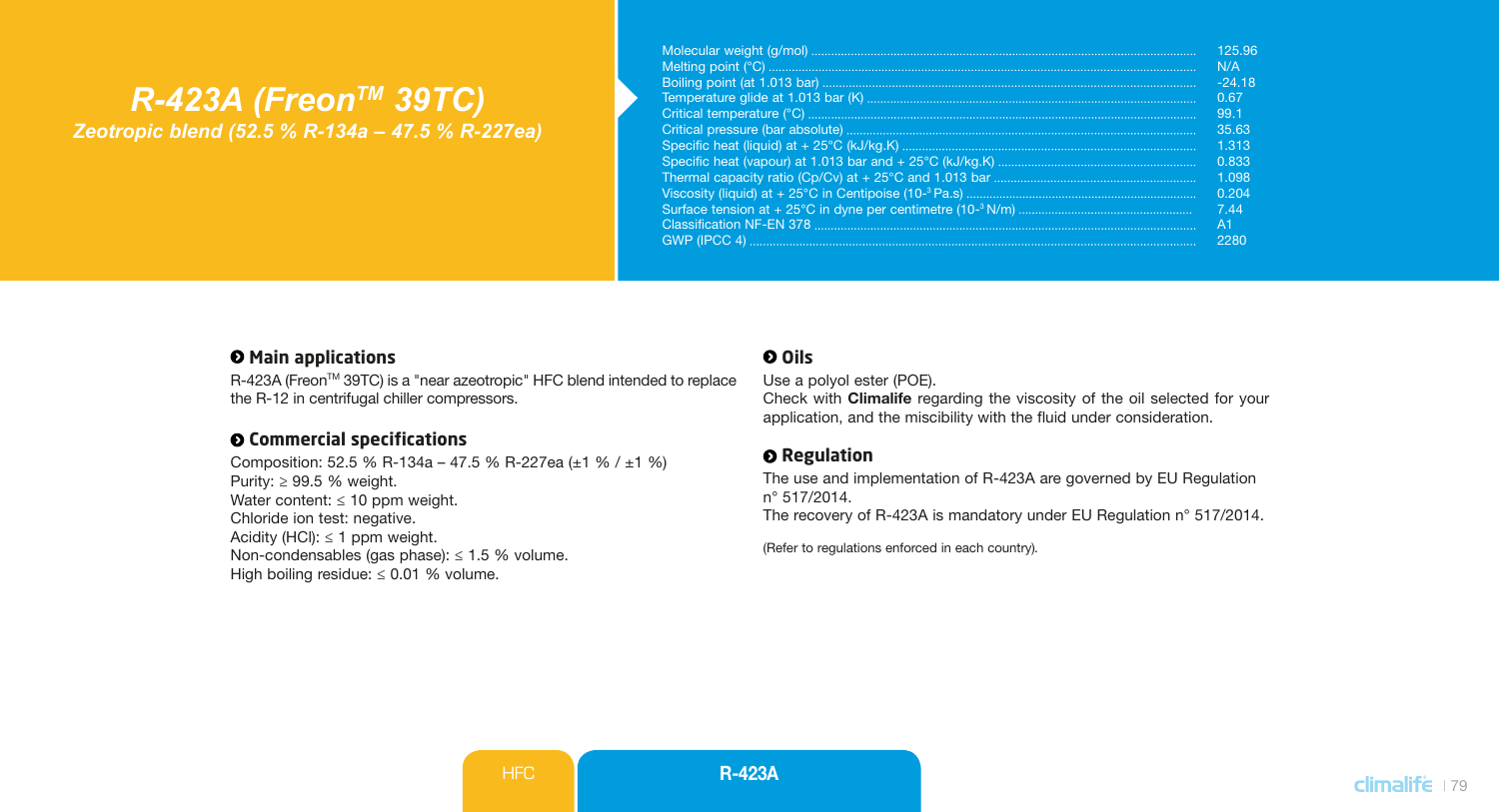## Thermodynamic properties of R-423A - Saturated state

| Absolute pressure |                           |                       | <b>LIQUID</b>         |                 |           |                  | <b>Latent heat</b>   |                      |          |           |         |
|-------------------|---------------------------|-----------------------|-----------------------|-----------------|-----------|------------------|----------------------|----------------------|----------|-----------|---------|
|                   | <b>Bubble point</b>       | Volume                | Density               | <b>Enthalpy</b> | Entropy   | Dew point        | Volume               | Density              | Enthalpy | Entropy   |         |
| P.                | $\mathbf{f}^{\mathbf{r}}$ | ${\bf v}^{\rm t}$     | $p^+$                 | h'              | $s^*$     | $+$ <sup>n</sup> | v <sup>0</sup>       | p <sup>ii</sup>      | h"       | $s$ "     | Lv.     |
| (bar)             | $(^{\circ}C)$             | (dm <sup>3</sup> /kq) | (kg/dm <sup>3</sup> ) | (kJ/kg)         | (kJ/kg.K) | $(^{\circ}C)$    | (m <sup>3</sup> /kq) | (kq/m <sup>3</sup> ) | (kJ/kg)  | (kJ/kg.K) | (kJ/kg) |
| 0.005             | $-100$                    | 0.596                 | 1.677                 | 86.045          | 0.484     | $-99.36$         | 22.546               | 0.044                | 299.495  | 1.715     | 213.450 |
| 0.009             | $-95$                     | 0.601                 | 1.663                 | 91.404          | 0.515     | $-94.36$         | 13.795               | 0.072                | 302.396  | 1.697     | 210.992 |
| 0.014             | $-90$                     | 0.606                 | 1.649                 | 96,786          | 0.544     | $-89.37$         | 8.721                | 0.115                | 305.342  | 1.681     | 208.556 |
| 0.022             | $-85$                     | 0.612                 | 1.635                 | 102.194         | 0.574     | $-84.37$         | 5.681                | 0.176                | 308.329  | 1.668     | 206.135 |
| 0.034             | $-80$                     | 0.617                 | 1.621                 | 107.631         | 0.602     | $-79.37$         | 3.802                | 0.263                | 311.355  | 1.655     | 203.724 |
| 0.050             | $-75$                     | 0.622                 | 1.607                 | 113,099         | 0.630     | $-74.37$         | 2,608                | 0.383                | 314.415  | 1.645     | 201.316 |
| 0.073             | $-70$                     | 0.628                 | 1.593                 | 118.600         | 0.657     | $-69.37$         | 1.831                | 0.546                | 317.507  | 1.635     | 198.907 |
| 0.104             | $-65$                     | 0.634                 | 1.578                 | 124.135         | 0.684     | $-64.37$         | 1.312                | 0.762                | 320.625  | 1.627     | 196.490 |
| 0.146             | $-60$                     | 0.640                 | 1.564                 | 129.706         | 0.711     | $-59.37$         | 0.958                | 1.044                | 323.766  | 1.620     | 194.059 |
| 0.200             | $-55$                     | 0.646                 | 1.549                 | 135.315         | 0.737     | $-54.36$         | 0.712                | 1.405                | 326.925  | 1.614     | 191.610 |
| 0.270             | $-50$                     | 0.652                 | 1.534                 | 140.962         | 0.762     | $-49.36$         | 0.538                | 1.860                | 330.098  | 1.609     | 189.135 |
| 0.359             | $-45$                     | 0.658                 | 1.519                 | 146.651         | 0.787     | $-44.36$         | 0.412                | 2.428                | 333.280  | 1.604     | 186.630 |
| 0.470             | $-40$                     | 0.665                 | 1.504                 | 152,381         | 0.812     | $-39.35$         | 0.320                | 3.126                | 336.468  | 1.601     | 184.087 |
| 0.607             | $-35$                     | 0.672                 | 1.488                 | 158.156         | 0.837     | $-34.35$         | 0.252                | 3.975                | 339.656  | 1.598     | 181.500 |
| 0.774             | $-30$                     | 0.679                 | 1.473                 | 163.977         | 0.861     | $-29.34$         | 0.200                | 4.999                | 342.841  | 1.596     | 178.864 |
| 0.976             | $-25$                     | 0.686                 | 1.457                 | 169.846         | 0.885     | $-24.34$         | 0.161                | 6.220                | 346.017  | 1.594     | 176.171 |
| 1.013             | $-24.18$                  | 0.688                 | 1.454                 | 170.809         | 0.889     | $-23.52$         | 0.155                | 6.440                | 346.534  | 1.594     | 175.725 |
| 1.218             | $-20$                     | 0.694                 | 1.441                 | 175.766         | 0.908     | $-19.33$         | 0.130                | 7.666                | 349.180  | 1.592     | 173.414 |
| 1.505             | $-15$                     | 0.702                 | 1.424                 | 181.738         | 0.932     | $-14.33$         | 0.107                | 9.365                | 352,326  | 1.592     | 170,587 |
| 1.841             | $-10$                     | 0.710                 | 1.407                 | 187.766         | 0.955     | $-9.32$          | 0.088                | 11.349               | 355.448  | 1.591     | 167.682 |
| 2.234             | $-5$                      | 0.719                 | 1.390                 | 193.852         | 0.977     | $-4.32$          | 0.073                | 13.652               | 358.543  | 1.591     | 164.691 |
| 2.688             | $\circ$                   | 0.728                 | 1.373                 | 200.000         | 1.000     | 0.69             | 0.061                | 16.311               | 361.604  | 1.591     | 161,604 |
| 3.209             | $\sqrt{5}$                | 0.738                 | 1.355                 | 206.213         | 1.022     | 5.69             | 0.052                | 19.368               | 364.626  | 1.591     | 158.413 |
| 3.805             | 10                        | 0.748                 | 1.337                 | 212.495         | 1.045     | 10.69            | 0.044                | 22.870               | 367.602  | 1.592     | 155.107 |
| 4.482             | 15                        | 0.759                 | 1.318                 | 218.852         | 1.067     | 15.69            | 0.037                | 26.867               | 370.526  | 1.592     | 151.674 |
| 5.246             | 20                        | 0.770                 | 1.299                 | 225.287         | 1.089     | 20.69            | 0.032                | 31.419               | 373.388  | 1.593     | 148.102 |
| 6.104             | 25                        | 0.782                 | 1.279                 | 231.806         | 1.110     | 25.69            | 0.027                | 36.593               | 376.182  | 1.594     | 144.375 |
| 7.065             | 30                        | 0.795                 | 1.258                 | 238,418         | 1.132     | 30.69            | 0.024                | 42,467               | 378.895  | 1.595     | 140,477 |
| 8.135             | 35                        | 0.809                 | 1.237                 | 245.128         | 1.154     | 35.68            | 0.020                | 49.132               | 381.516  | 1.596     | 136.388 |
| 9.321             | 40                        | 0.824                 | 1.214                 | 251.947         | 1.176     | 40.68            | 0.018                | 56.698               | 384.030  | 1.597     | 132.083 |
| 10.633            | 45                        | 0.840                 | 1.191                 | 258.886         | 1.197     | 45.67            | 0.015                | 65.297               | 386.420  | 1.598     | 127.533 |
| 12.078            | 50                        | 0.857                 | 1.166                 | 265.959         | 1.219     | 50.65            | 0.013                | 75.094               | 388.663  | 1.598     | 122.705 |
| 13.666            | 55                        | 0.877                 | 1.140                 | 273.182         | 1.241     | 55.64            | 0.012                | 86.297               | 390.734  | 1.598     | 117,552 |
| 15.405            | 60                        | 0.899                 | 1.113                 | 280.576         | 1.262     | 60.62            | 0.010                | 99.177               | 392.596  | 1.598     | 112.020 |
| 17.306            | 65                        | 0.923                 | 1.083                 | 288.172         | 1.285     | 65.59            | 0.009                | 114.098              | 394.204  | 1.598     | 106.032 |
| 19.380            | 70                        | 0.952                 | 1.051                 | 296.009         | 1.307     | 70.57            | 0.008                | 131.568              | 395.493  | 1.597     | 99.485  |
| 21.637            | 75                        | 0.985                 | 1.015                 | 304.144         | 1.330     | 75.53            | 0.007                | 152.335              | 396.372  | 1.595     | 92.228  |
| 24.093            | 80                        | 1.026                 | 0.975                 | 312.671         | 1.354     | 80.49            | 0.006                | 177.577              | 396.698  | 1.591     | 84.026  |
| 26.762            | 85                        | 1.077                 | 0.928                 | 321.752         | 1.378     | 85.43            | 0.005                | 209.347              | 396.227  | 1.586     | 74.475  |
| 29.664            | 90                        | 1.149                 | 0.871                 | 331.727         | 1.405     | 90.36            | 0.004                | 251.894              | 394.464  | 1.578     | 62.737  |
| 32.824            | 95                        | 1.269                 | 0.788                 | 343.625         | 1.437     | 95.26            | 0.003                | 317.938              | 389.941  | 1.562     | 46.316  |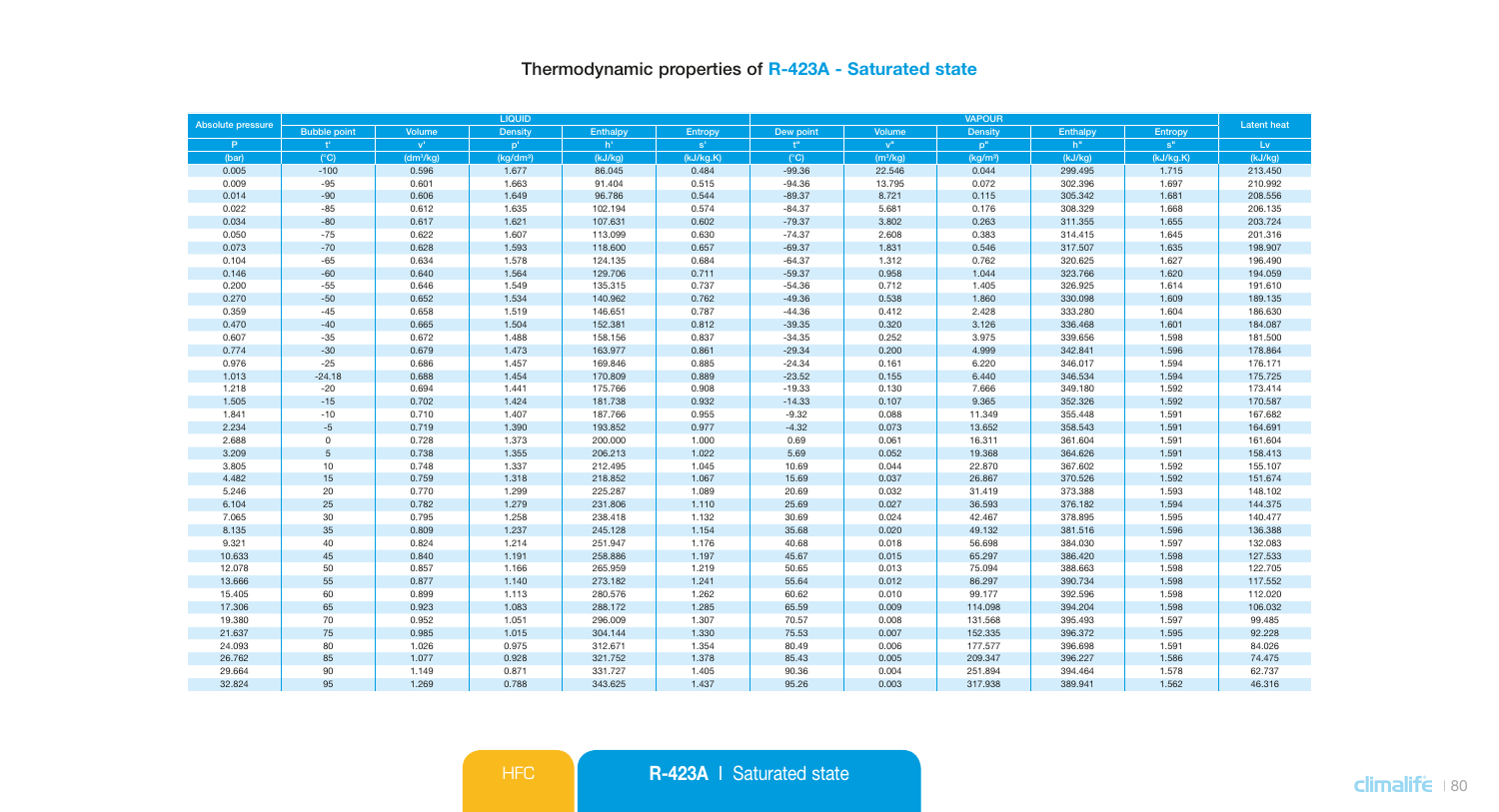| Sat                   | Sat.            | Superheat (°C) |                |           |           |           |           |           |           |           |           |                     |           |           |           |           |           |           |           |           |           |           |
|-----------------------|-----------------|----------------|----------------|-----------|-----------|-----------|-----------|-----------|-----------|-----------|-----------|---------------------|-----------|-----------|-----------|-----------|-----------|-----------|-----------|-----------|-----------|-----------|
| Temp.<br>$^{\circ}$ C | Pressure<br>har | $\Omega$       | 5 <sup>1</sup> | 10        | 15        | 20        | 25        | 30        | 35        | 40        | 45        | 50                  | 55        | 60        | 65        | 70        | 75        | 80        | 85        | 90        | 95        | 100       |
| $-100$                | 0.005           | 24072.955      | 24771.663      | 25469.827 | 26167.584 | 26865.032 | 27562,240 | 28259.258 | 28956.124 | 29652,866 |           | 30349.506 31046.060 | 31742.541 | 32438.959 | 33135.324 | 33831.642 | 34527,920 | 35224.161 | 35920.370 | 36616,550 | 37312.705 | 38008.838 |
| $-95$                 | 0.008           | 14656.924      | 15071.212      | 15485.091 | 15898.659 | 16311.986 | 16725.124 | 17138.109 | 17550.970 | 17963.728 | 18376,400 | 18788.999           | 19201.536 | 19614.019 | 20026.455 | 20438.850 | 20851.209 | 21263.536 | 21675.835 | 22088.108 | 22500.359 | 22912.588 |
| $-90$                 | 0.013           | 9226.351       | 9480.673       | 9734.682  | 9988,448  | 10242.023 | 10495.445 | 10748.743 | 11001.938 | 11255.047 | 11508.082 | 11761.055           | 12013.975 | 12266.847 | 12519.678 | 12772.473 | 13025.236 | 13277.971 | 13530.680 | 13783.366 | 14036.032 | 14288.679 |
| $-85$                 | 0.021           | 5986.595       | 6147.759       | 6308.678  | 6469.404  | 6629.976  | 6790.423  | 6950.766  | 7111.023  | 7271.207  | 7431.328  | 7591.395            | 7751.415  | 7911.394  | 8071.337  | 8231.247  | 8391.129  | 8550.986  | 8710.819  | 8870.633  | 9030.427  | 9190.205  |
| $-80$                 | 0.032           | 3993.163       | 4098.317       | 4203.276  | 4308.078  | 4412,753  | 4517.325  | 4621.809  | 4726.220  | 4830.568  | 4934.861  | 5039.108            | 5143.313  | 5247.482  | 5351,618  | 5455.726  | 5559.809  | 5663.869  | 5767,908  | 5871.928  | 5975.932  | 6079.921  |
| $-75$                 | 0.048           | 2731.442       | 2801.922       | 2872.242  | 2942.432  | 3012.517  | 3082.514  | 3152.437  | 3222.297  | 3292.102  | 3361.859  | 3431.575            | 3501.255  | 3570.902  | 3640.521  | 3710.114  | 3779.684  | 3849.234  | 3918.765  | 3988.279  | 4057.778  | 4127.263  |
| $-70$                 | 0.070           | 1911.864       | 1960.290       | 2008.584  | 2056.769  | 2104.865  | 2152.886  | 2200.842  | 2248.744  | 2296,598  | 2344,410  | 2392.185            | 2439.928  | 2487.642  | 2535.330  | 2582.996  | 2630.640  | 2678,266  | 2725,875  | 2773.469  | 2821.049  | 2868,617  |
| $-65$                 | 0.100           | 1366.648       | 1400.697       | 1434.632  | 1468.476  | 1502.242  | 1535.944  | 1569.589  | 1603.186  | 1636.741  | 1670.259  | 1703.744            | 1737.201  | 1770.631  | 1804.038  | 1837.425  | 1870.793  | 1904.144  | 1937.479  | 1970.801  | 2004.110  | 2037.407  |
| $-60$                 | 0.140           | 995.905        | 1020.361       | 1044.720  | 1068.999  | 1093.211  | 1117.367  | 1141.472  | 1165.536  | 1189.561  | 1213.554  | 1237.518            | 1261.455  | 1285.369  | 1309.263  | 1333.137  | 1356.994  | 1380.836  | 1404.664  | 1428.479  | 1452.283  | 1476.076  |
| $-55$                 | 0.192           | 738,649        | 756,569        | 774,403   | 792.167   | 809,872   | 827.527   | 845.138   | 862.711   | 880,251   | 897.761   | 915.244             | 932.704   | 950.143   | 967.563   | 984.966   | 1002.353  | 1019.726  | 1037.087  | 1054.435  | 1071.773  | 1089.101  |
| $-50$                 | 0.260           | 556.776        | 570.152        | 583.452   | 596.690   | 609.876   | 623.016   | 636.118   | 649.185   | 662.222   | 675.233   | 688.219             | 701.184   | 714.130   | 727.059   | 739.972   | 752.871   | 765.756   | 778.631   | 791.494   | 804.348   | 817.192   |
| $-45$                 | 0.346           | 425.955        | 436.114        | 446.205   | 456.241   | 466.229   | 476.177   | 486.090   | 495.971   | 505,826   | 515,656   | 525.464             | 535.253   | 545.025   | 554.780   | 564.522   | 574.250   | 583,966   | 593,672   | 603.367   | 613.054   | 622.732   |
| $-40$                 | 0.454           | 330.338        | 338.180        | 345.961   | 353.691   | 361,379   | 369,030   | 376,650   | 384.241   | 391,807   | 399.351   | 406.875             | 414.382   | 421.872   | 429.348   | 436,810   | 444.261   | 451.700   | 459,130   | 466,550   | 473.962   | 481.366   |
| $-35$                 | 0.587           | 259,406        | 265.553        | 271.644   | 277,689   | 283.695   | 289.667   | 295.611   | 301.528   | 307.423   | 313,298   | 319.154             | 324.994   | 330,819   | 336,631   | 342.431   | 348,219   | 353.997   | 359,766   | 365,527   | 371,280   | 377,025   |
| $-30$                 | 0.750           | 206.056        | 210.943        | 215,780   | 220.574   | 225.332   | 230,060   | 234,760   | 239,438   | 244.094   | 248.731   | 253.352             | 257,957   | 262,549   | 267,128   | 271.696   | 276.254   | 280,802   | 285,342   | 289,874   | 294.398   | 298,916   |
| $-25$                 | 0.947           | 165,412        | 169.351        | 173,243   | 177,096   | 180,915   | 184.707   | 188,473   | 192.218   | 195,943   | 199.651   | 203.343             | 207.021   | 210,687   | 214,341   | 217,984   | 221.618   | 225.243   | 228,861   | 232.470   | 236,073   | 239,670   |
| $-23.52$              | 1.013           | 155.284        | 158,988        | 162.647   | 166.267   | 169,855   | 173,414   | 176,950   | 180.464   | 183,960   | 187,438   | 190,901             | 194,350   | 197.787   | 201.212   | 204.628   | 208.034   | 211.431   | 214,820   | 218,202   | 221.578   | 224,947   |
| $-20$                 | 1.183           | 134,076        | 137.291        | 140.463   | 143,598   | 146.703   | 149.781   | 152,836   | 155.871   | 158,887   | 161.888   | 164,874             | 167.847   | 170,808   | 173,758   | 176,698   | 179,630   | 182,553   | 185.469   | 188,378   | 191.280   | 194.177   |
| $-15$                 | 1.463           | 109.645        | 112,302        | 114,918   | 117,500   | 120.053   | 122.581   | 125,088   | 127.575   | 130.046   | 132.502   | 134,944             | 137,373   | 139,792   | 142.201   | 144,600   | 146.992   | 149,375   | 151.751   | 154.121   | 156,485   | 158,843   |
| $-10$                 | 1.793           | 90.400         | 92.621         | 94.803    | 96.952    | 99.075    | 101.174   | 103.254   | 105.315   | 107.360   | 109.391   | 111.410             | 113,417   | 115,414   | 117,401   | 119.379   | 121.350   | 123.313   | 125.270   | 127.221   | 129.166   | 131.105   |
| $-5$                  | 2.177           | 75.091         | 76,967         | 78,807    | 80.616    | 82,400    | 84.161    | 85,904    | 87.629    | 89.340    | 91.037    | 92.722              | 94.396    | 96,061    | 97.716    | 99.364    | 101.004   | 102.637   | 104.264   | 105,885   | 107.501   | 109.112   |
| $\Omega$              | 2.621           | 62.801         | 64.403         | 65.971    | 67,509    | 69.022    | 70.515    | 71.989    | 73.448    | 74.892    | 76.324    | 77.744              | 79.154    | 80.555    | 81.947    | 83.331    | 84.709    | 86,080    | 87.445    | 88.804    | 90.159    | 91.509    |
| $\overline{5}$        | 3.133           | 52.851         | 54,233         | 55,581    | 56,901    | 58.198    | 59.475    | 60.734    | 61,978    | 63.209    | 64,427    | 65.635              | 66.833    | 68.022    | 69.203    | 70.377    | 71,544    | 72,705    | 73,860    | 75,010    | 76.155    | 77,296    |
| 10                    | 3.718           | 44.729         | 45.933         | 47.104    | 48.248    | 49.369    | 50.471    | 51.556    | 52.626    | 53.684    | 54,730    | 55,766              | 56.792    | 57,810    | 58.820    | 59.824    | 60,820    | 61.811    | 62.797    | 63,778    | 64.754    | 65.726    |
| 15                    | 4.383           | 38.051         | 39.109         | 40.135    | 41.135    | 42.112    | 43.071    | 44.014    | 44.943    | 45.859    | 46.765    | 47,660              | 48.547    | 49.425    | 50.296    | 51.160    | 52.018    | 52.871    | 53.718    | 54,561    | 55,399    | 56,233    |
| 20                    | 5.134           | 32.518         | 33.457         | 34,364    | 35.246    | 36,106    | 36.947    | 37,773    | 38,586    | 39.386    | 40.175    | 40.955              | 41.727    | 42,490    | 43.247    | 43.997    | 44.741    | 45.480    | 46.214    | 46.943    | 47.668    | 48.390    |
| 25                    | 5.980           | 27,904         | 28,745         | 29,554    | 30,338    | 31,100    | 31,844    | 32,574    | 33.289    | 33.993    | 34,687    | 35,372              | 36.048    | 36,716    | 37,378    | 38.034    | 38,684    | 39.328    | 39.968    | 40.604    | 41.235    | 41.863    |
| 30                    | 6.926           | 24.032         | 24.791         | 25.519    | 26.221    | 26,902    | 27.566    | 28,214    | 28.849    | 29.473    | 30.087    | 30.692              | 31.289    | 31,878    | 32.461    | 33.038    | 33,609    | 34.175    | 34.737    | 35.295    | 35,848    | 36.398    |
| 35                    | 7.981           | 20.760         | 21.453         | 22.113    | 22.747    | 23.361    | 23.956    | 24.537    | 25.105    | 25.662    | 26.209    | 26.746              | 27.277    | 27.800    | 28.316    | 28.827    | 29.332    | 29.833    | 30.329    | 30.821    | 31.309    | 31.794    |
| 40                    | 9.153           | 17.981         | 18.618         | 19.222    | 19.799    | 20.356    | 20.895    | 21.418    | 21.929    | 22,429    | 22,920    | 23,401              | 23.875    | 24.342    | 24.802    | 25.257    | 25.707    | 26.152    | 26.593    | 27.029    | 27,462    | 27.892    |
| 45                    | 10,450          | 15,605         | 16.197         | 16,754    | 17.284    | 17,793    | 18.283    | 18.759    | 19.222    | 19.674    | 20.116    | 20.549              | 20.976    | 21.395    | 21.808    | 22.215    | 22,618    | 23.016    | 23.409    | 23.799    | 24.185    | 24.568    |
| 50                    | 11,881          | 13,562         | 14.118         | 14,636    | 15.127    | 15.595    | 16.045    | 16,480    | 16.901    | 17.312    | 17.714    | 18,106              | 18,492    | 18,870    | 19.243    | 19,610    | 19,972    | 20.329    | 20.683    | 21.033    | 21,379    | 21.722    |
| 55                    | 13.454          | 11.796         | 12.323         | 12,810    | 13.267    | 13,701    | 14.117    | 14,517    | 14.904    | 15.279    | 15,645    | 16,003              | 16.353    | 16,697    | 17,035    | 17.367    | 17.694    | 18.017    | 18.336    | 18.652    | 18.963    | 19.272    |
| 60                    | 15.181          | 10.259         | 10.766         | 11,227    | 11.657    | 12.063    | 12,448    | 12,819    | 13.175    | 13.521    | 13,857    | 14.184              | 14.504    | 14,818    | 15.125    | 15.428    | 15.725    | 16,018    | 16.307    | 16.593    | 16.875    | 17.154    |
| 65                    | 17,070          | 8.913          | 9.406          | 9,849     | 10.256    | 10.638    | 10.999    | 11.343    | 11.674    | 11.994    | 12.303    | 12,605              | 12.898    | 13.186    | 13.467    | 13.743    | 14.015    | 14.282    | 14.545    | 14,805    | 15.062    | 15.315    |
| 70                    | 19.135          | 7.726          | 8.214          | 8.643     | 9.032     | 9.394     | 9.733     | 10.056    | 10.364    | 10.661    | 10.948    | 11.227              | 11.498    | 11.762    | 12.021    | 12.274    | 12,523    | 12.768    | 13,009    | 13.246    | 13.480    | 13.711    |
| 75                    | 21.387          | 6.670          | 7.162          | 7.583     | 7.958     | 8.303     | 8.625     | 8.928     | 9.218     | 9.495     | 9.762     | 10.020              | 10.271    | 10.516    | 10.754    | 10.988    | 11.217    | 11.441    | 11.662    | 11.880    | 12.094    | 12.306    |
| 80                    | 23,843          | 5.719          | 6.229          | 6.646     | 7.012     | 7.343     | 7.650     | 7.937     | 8.209     | 8.469     | 8.719     | 8.959               | 9.193     | 9.420     | 9.641     | 9.856     | 10.068    | 10.275    | 10.478    | 10.678    | 10,875    | 11.069    |
| 85                    | 26,520          | 4,849          | 5.395          | 5.816     | 6.175     | 6.495     | 6.788     | 7.061     | 7.319     | 7.563     | 7.798     | 8.023               | 8.240     | 8.451     | 8.657     | 8.857     | 9.053     | 9.244     | 9.432     | 9.617     | 9.798     | 9.977     |
| 90                    | 29.442          | 4.029          | 4.645          | 5.076     | 5.431     | 5.743     | 6.025     | 6.285     | 6,529     | 6.760     | 6,980     | 7.192               | 7.395     | 7.592     | 7.783     | 7.969     | 8.151     | 8.329     | 8,503     | 8.673     | 8.841     | 9,006     |
| 95                    | 32,646          | 3.193          | 3.964          | 4.412     | 4.766     | 5.071     | 5.343     | 5.592     | 5.824     | 6.042     | 6.250     | 6.449               | 6.639     | 6.824     | 7.002     | 7.175     | 7.344     | 7.509     | 7.671     | 7.829     | 7.984     | 8.137     |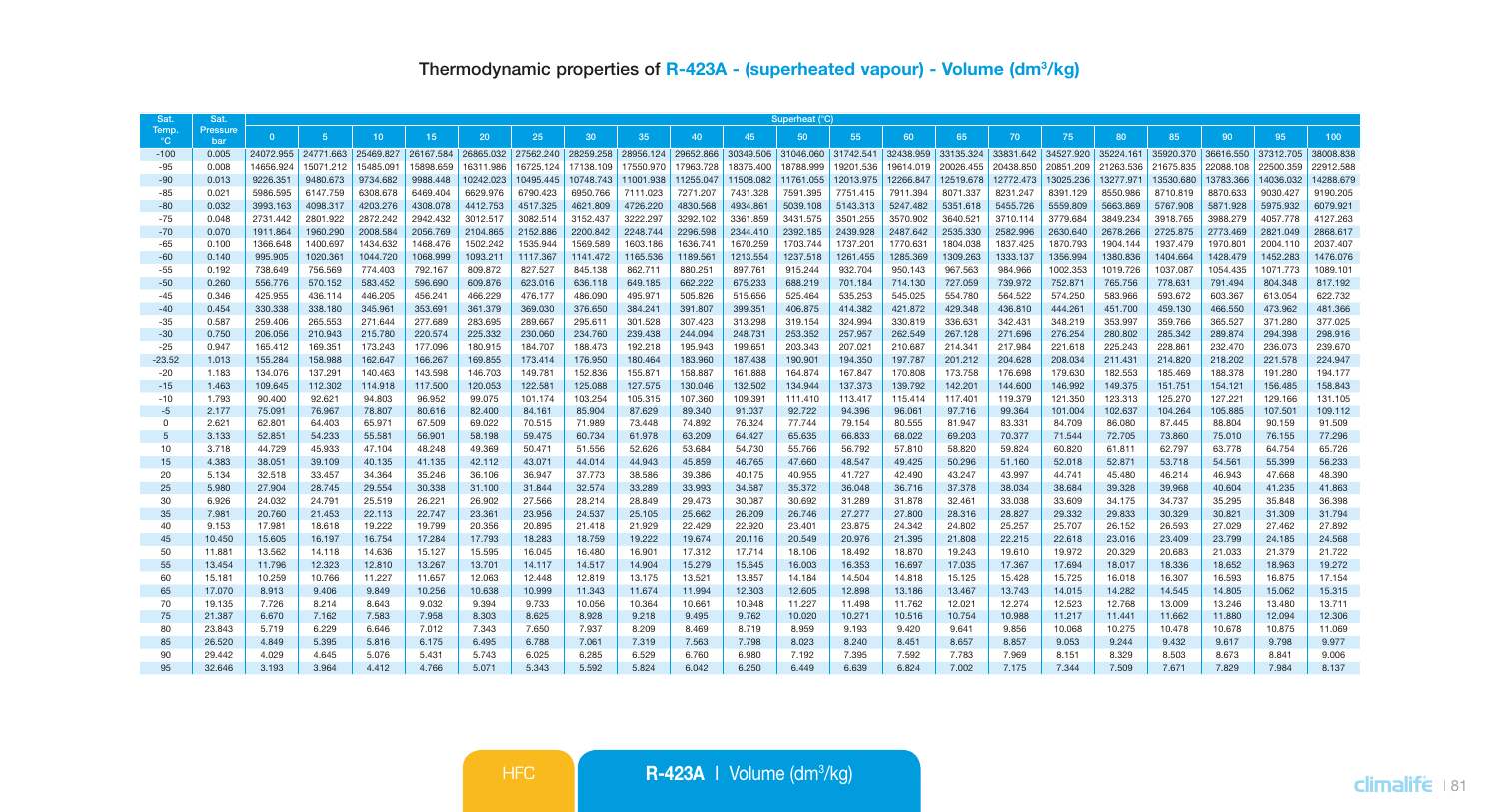| Sat         | Sat.            | Superheat (°C) |                |         |         |         |         |         |         |         |         |         |         |         |         |         |         |         |         |         |         |         |
|-------------|-----------------|----------------|----------------|---------|---------|---------|---------|---------|---------|---------|---------|---------|---------|---------|---------|---------|---------|---------|---------|---------|---------|---------|
| Temp.<br>°С | Pressure<br>bar | $\Omega$       | 5 <sup>1</sup> | 10      | 15      | 20      | 25      | 30      | 35      | 40      | 45      | 50      | 55      | 60      | 65      | 70      | 75      | 80      | 85      | 90      | 95      | 100     |
| $-100$      | 0.005           | 299.126        | 302.061        | 305.047 | 308.083 | 311.170 | 314.306 | 317.492 | 320.728 | 324.012 | 327.345 | 330.726 | 334.155 | 337.631 | 341.154 | 344.723 | 348,340 | 352.002 | 355.710 | 359.463 | 363,261 | 367,105 |
| $-95$       | 0.008           | 302.024        | 305.015        | 308,056 | 311.146 | 314,285 | 317.474 | 320.711 | 323.997 | 327.331 | 330.713 | 334.143 | 337.620 | 341.143 | 344,714 | 348,331 | 351.993 | 355,702 | 359,456 | 363.254 | 367,098 | 370,986 |
| $-90$       | 0.013           | 304.967        | 308.014        | 311.109 | 314.253 | 317.445 | 320.685 | 323.973 | 327.309 | 330.693 | 334.124 | 337.603 | 341.128 | 344.699 | 348.317 | 351.980 | 355.689 | 359.444 | 363.244 | 367.088 | 370.977 | 374.909 |
| $-85$       | 0.021           | 307.951        | 311.054        | 314.204 | 317.401 | 320.645 | 323.937 | 327,277 | 330.663 | 334.097 | 337.577 | 341.104 | 344.677 | 348,296 | 351.961 | 355,671 | 359.427 | 363,227 | 367.072 | 370.962 | 374,896 | 378,873 |
| $-80$       | 0.032           | 310.973        | 314.132        | 317.337 | 320.588 | 323.885 | 327.229 | 330.619 | 334.056 | 337.539 | 341.069 | 344.644 | 348.265 | 351.932 | 355.644 | 359.401 | 363.203 | 367.050 | 370.941 | 374,875 | 378.854 | 382.875 |
| $-75$       | 0.048           | 314.029        | 317,245        | 320,505 | 323.810 | 327.160 | 330,556 | 333,998 | 337.486 | 341.019 | 344,598 | 348.222 | 351.891 | 355,606 | 359,365 | 363.169 | 367,018 | 370,910 | 374,846 | 378,826 | 382,849 | 386,915 |
| $-70$       | 0.070           | 317.116        | 320.389        | 323,705 | 327.065 | 330.469 | 333.917 | 337.411 | 340.949 | 344,533 | 348.161 | 351.835 | 355,553 | 359.315 | 363.122 | 366.973 | 370,868 | 374.806 | 378.788 | 382.813 | 386,880 | 390.991 |
| $-65$       | 0.100           | 320.230        | 323.562        | 326.934 | 330.349 | 333,807 | 337,308 | 340.854 | 344,444 | 348,078 | 351.757 | 355.480 | 359.246 | 363.057 | 366.912 | 370,810 | 374.751 | 378,736 | 382.763 | 386,833 | 390.946 | 395.100 |
| $-60$       | 0.140           | 323.367        | 326.757        | 330.187 | 333.658 | 337.171 | 340.727 | 344.326 | 347,968 | 351,653 | 355.382 | 359.155 | 362.971 | 366.830 | 370.732 | 374,678 | 378,666 | 382.697 | 386.770 | 390.885 | 395.043 | 399,242 |
| $-55$       | 0.192           | 326.522        | 329,973        | 333.462 | 336,990 | 340,559 | 344.169 | 347.821 | 351.516 | 355,254 | 359.034 | 362.857 | 366,722 | 370,630 | 374.581 | 378,574 | 382,609 | 386,687 | 390,806 | 394.967 | 399.169 | 403.413 |
| $-50$       | 0.260           | 329.691        | 333.204        | 336,753 | 340.340 | 343.966 | 347.632 | 351.339 | 355,087 | 358,877 | 362,709 | 366,583 | 370,498 | 374,456 | 378,455 | 382,497 | 386,579 | 390.704 | 394.869 | 399.076 | 403.323 | 407.611 |
| $-45$       | 0.346           | 332,870        | 336,447        | 340.058 | 343,704 | 347,388 | 351.111 | 354,874 | 358,677 | 362,520 | 366,405 | 370,330 | 374.296 | 378,304 | 382,353 | 386,442 | 390.573 | 394.745 | 398,957 | 403.209 | 407.502 | 411.835 |
| $-40$       | 0.454           | 336.054        | 339,697        | 343.371 | 347,079 | 350,823 | 354,604 | 358,424 | 362,282 | 366,180 | 370.118 | 374.096 | 378,113 | 382.172 | 386,270 | 390,409 | 394,588 | 398,807 | 403.066 | 407.365 | 411,703 | 416.081 |
| $-35$       | 0.587           | 339.240        | 342.951        | 346.691 | 350.462 | 354.267 | 358,107 | 361.985 | 365,900 | 369,853 | 373,845 | 377,876 | 381.946 | 386.056 | 390,205 | 394.393 | 398.621 | 402.888 | 407.194 | 411.540 | 415.924 | 420.347 |
| $-30$       | 0.750           | 342.422        | 346,204        | 350.011 | 353.847 | 357,715 | 361.617 | 365,554 | 369,527 | 373,536 | 377,584 | 381.669 | 385,792 | 389,953 | 394.153 | 398,392 | 402.669 | 406.985 | 411.339 | 415.732 | 420.163 | 424,632 |
| $-25$       | 0.947           | 345.596        | 349.452        | 353,329 | 357.232 | 361.165 | 365.129 | 369.127 | 373.159 | 377,226 | 381.330 | 385.470 | 389.647 | 393.862 | 398.114 | 402.403 | 406.730 | 411.095 | 415.498 | 419,938 | 424.416 | 428.931 |
| $-23.52$    | 1.013           | 346,534        | 350.412        | 354,310 | 358.234 | 362.186 | 366.169 | 370.185 | 374.235 | 378,320 | 382.441 | 386.597 | 390.791 | 395.021 | 399.289 | 403.593 | 407.935 | 412.315 | 416,732 | 421.186 | 425.678 | 430.207 |
| $-20$       | 1.183           | 348.758        | 352,690        | 356,640 | 360.612 | 364.612 | 368,640 | 372,701 | 376.793 | 380,920 | 385.081 | 389.277 | 393,510 | 397,778 | 402.082 | 406,424 | 410.802 | 415,216 | 419.668 | 424.156 | 428.681 | 433.243 |
| $-15$       | 1.463           | 351.903        | 355,915        | 359,940 | 363.984 | 368.052 | 372.147 | 376,272 | 380,427 | 384.614 | 388,834 | 393.087 | 397.375 | 401.698 | 406.057 | 410,450 | 414,880 | 419,345 | 423.846 | 428.383 | 432.956 | 437.565 |
| $-10$       | 1.793           | 355.026        | 359.121        | 363.224 | 367.343 | 371.483 | 375.646 | 379,836 | 384.055 | 388,304 | 392.584 | 396.897 | 401.242 | 405.621 | 410.034 | 414,481 | 418.962 | 423.479 | 428,030 | 432.617 | 437.238 | 441.895 |
| $-5$        | 2.177           | 358.122        | 362.304        | 366,489 | 370.685 | 374,899 | 379.133 | 383.391 | 387.676 | 391,988 | 396,330 | 400.703 | 405.106 | 409.542 | 414,010 | 418.512 | 423.047 | 427.615 | 432.218 | 436.854 | 441.525 | 446.229 |
| $\Omega$    | 2.621           | 361.186        | 365.459        | 369.730 | 374.007 | 378,297 | 382,604 | 386,933 | 391.285 | 395.663 | 400.068 | 404.501 | 408.965 | 413,459 | 417.984 | 422.541 | 427.130 | 431.751 | 436,405 | 441.093 | 445.813 | 450.567 |
| 5           | 3.133           | 364.211        | 368,582        | 372.942 | 377.303 | 381.672 | 386,056 | 390.457 | 394.879 | 399.324 | 403.794 | 408.290 | 412.815 | 417.368 | 421.951 | 426.565 | 431.209 | 435.884 | 440.591 | 445,330 | 450,101 | 454,904 |
| 10          | 3.718           | 367.193        | 371.665        | 376.120 | 380.569 | 385.021 | 389,484 | 393.960 | 398,454 | 402.968 | 407.505 | 412.066 | 416.654 | 421.268 | 425.910 | 430.581 | 435.281 | 440.012 | 444.772 | 449.564 | 454,386 | 459.240 |
| 15          | 4.383           | 370.123        | 374,704        | 379,258 | 383,800 | 388,339 | 392.883 | 397.438 | 402.006 | 406.592 | 411.198 | 415.826 | 420,477 | 425.154 | 429.857 | 434.587 | 439.345 | 444.131 | 448.947 | 453.791 | 458,666 | 463,571 |
| 20          | 5.134           | 372.995        | 377.692        | 382.351 | 386.991 | 391.621 | 396.251 | 400.886 | 405.532 | 410.192 | 414.869 | 419.566 | 424.283 | 429.024 | 433.789 | 438.579 | 443.396 | 448.240 | 453.111 | 458,010 | 462.938 | 467.895 |
| 25          | 5.980           | 375.799        | 380.621        | 385.393 | 390.135 | 394.861 | 399.581 | 404.301 | 409.027 | 413.764 | 418.515 | 423.282 | 428.068 | 432.875 | 437.704 | 442.556 | 447.433 | 452.335 | 457.263 | 462.218 | 467.200 | 472.210 |
| 30          | 6.926           | 378.526        | 383.482        | 388,375 | 393.227 | 398.054 | 402.868 | 407.678 | 412.488 | 417.305 | 422.132 | 426.973 | 431.829 | 436.704 | 441.598 | 446.514 | 451.452 | 456.414 | 461.401 | 466,413 | 471.450 | 476,514 |
| 35          | 7.981           | 381.163        | 386,267        | 391.290 | 396.259 | 401.195 | 406.109 | 411.011 | 415.910 | 420,810 | 425.716 | 430.633 | 435.562 | 440,507 | 445,469 | 450,450 | 455.452 | 460.475 | 465.521 | 470.591 | 475.685 | 480,805 |
| 40          | 9.153           | 383.696        | 388,963        | 394.128 | 399.225 | 404.275 | 409.295 | 414.296 | 419.287 | 424.275 | 429.264 | 434.259 | 439.264 | 444.281 | 449.313 | 454.362 | 459.428 | 464.515 | 469.622 | 474.752 | 479.904 | 485.079 |
| 45          | 10,450          | 386,108        | 391.558        | 396,880 | 402.114 | 407.289 | 412.422 | 417.528 | 422.616 | 427.695 | 432.771 | 437.849 | 442.932 | 448.024 | 453.128 | 458,246 | 463.380 | 468,531 | 473.701 | 478.891 | 484.103 | 489.336 |
| 50          | 11,881          | 388,378        | 394.037        | 399.533 | 404.918 | 410.227 | 415.482 | 420.699 | 425.891 | 431.066 | 436.233 | 441.397 | 446.562 | 451.732 | 456.910 | 462.100 | 467.303 | 472.521 | 477.756 | 483,008 | 488,280 | 493.573 |
| 55          | 13,454          | 390.479        | 396.379        | 402.072 | 407.626 | 413.081 | 418,467 | 423.804 | 429.106 | 434.383 | 439.646 | 444.899 | 450.149 | 455.401 | 460.657 | 465.921 | 471.195 | 476.482 | 481.783 | 487.100 | 492.434 | 497.787 |
| 60          | 15.181          | 392.377        | 398,564        | 404.483 | 410.224 | 415.841 | 421.370 | 426.835 | 432.254 | 437.640 | 443,003 | 448.352 | 453.691 | 459,027 | 464.364 | 469.705 | 475.053 | 480.411 | 485,780 | 491.163 | 496.562 | 501.976 |
| 65          | 17,070          | 394.027        | 400.562        | 406.744 | 412.698 | 418,495 | 424.181 | 429.785 | 435.330 | 440.832 | 446.302 | 451.750 | 457.183 | 462,607 | 468,028 | 473,449 | 478.874 | 484.305 | 489.745 | 495.196 | 500,660 | 506.139 |
| 70          | 19.135          | 395.365        | 402.338        | 408.833 | 415.032 | 421.031 | 426.889 | 432.645 | 438.326 | 443.951 | 449.535 | 455.088 | 460.620 | 466.137 | 471.645 | 477.149 | 482.654 | 488.161 | 493.674 | 499.196 | 504.728 | 510.272 |
| 75          | 21.387          | 396.301        | 403.847        | 410.722 | 417.206 | 423.433 | 429,484 | 435.406 | 441.234 | 446.992 | 452.696 | 458.361 | 463.997 | 469.611 | 475.211 | 480.802 | 486.389 | 491.975 | 497.564 | 503.159 | 508,760 | 514.372 |
| 80          | 23,843          | 396.696        | 405.030        | 412.378 | 419.197 | 425.686 | 431.951 | 438.057 | 444.045 | 449.945 | 455.779 | 461.563 | 467.308 | 473.025 | 478.721 | 484,403 | 490.076 | 495.744 | 501.411 | 507.081 | 512.755 | 518.436 |
| 85          | 26,520          | 396.309        | 405.808        | 413.758 | 420.979 | 427.770 | 434.276 | 440.584 | 446.747 | 452.802 | 458.775 | 464.684 | 470.546 | 476.371 | 482.168 | 487.945 | 493.708 | 499.461 | 505.210 | 510.957 | 516,706 | 522.459 |
| 90          | 29,442          | 394.658        | 406.074        | 414.814 | 422.521 | 429.660 | 436.439 | 442.972 | 449.326 | 455.548 | 461.670 | 467.715 | 473.700 | 479.639 | 485.542 | 491.419 | 497.276 | 503.119 | 508.952 | 514,780 | 520,607 | 526.434 |
| 95          | 32,646          | 390.323        | 405.667        | 415.469 | 423.769 | 431.317 | 438,406 | 445.189 | 451.755 | 458.159 | 464.443 | 470.632 | 476,750 | 482,810 | 488.826 | 494,808 | 500.764 | 506,701 | 512.623 | 518,536 | 524,443 | 530.348 |